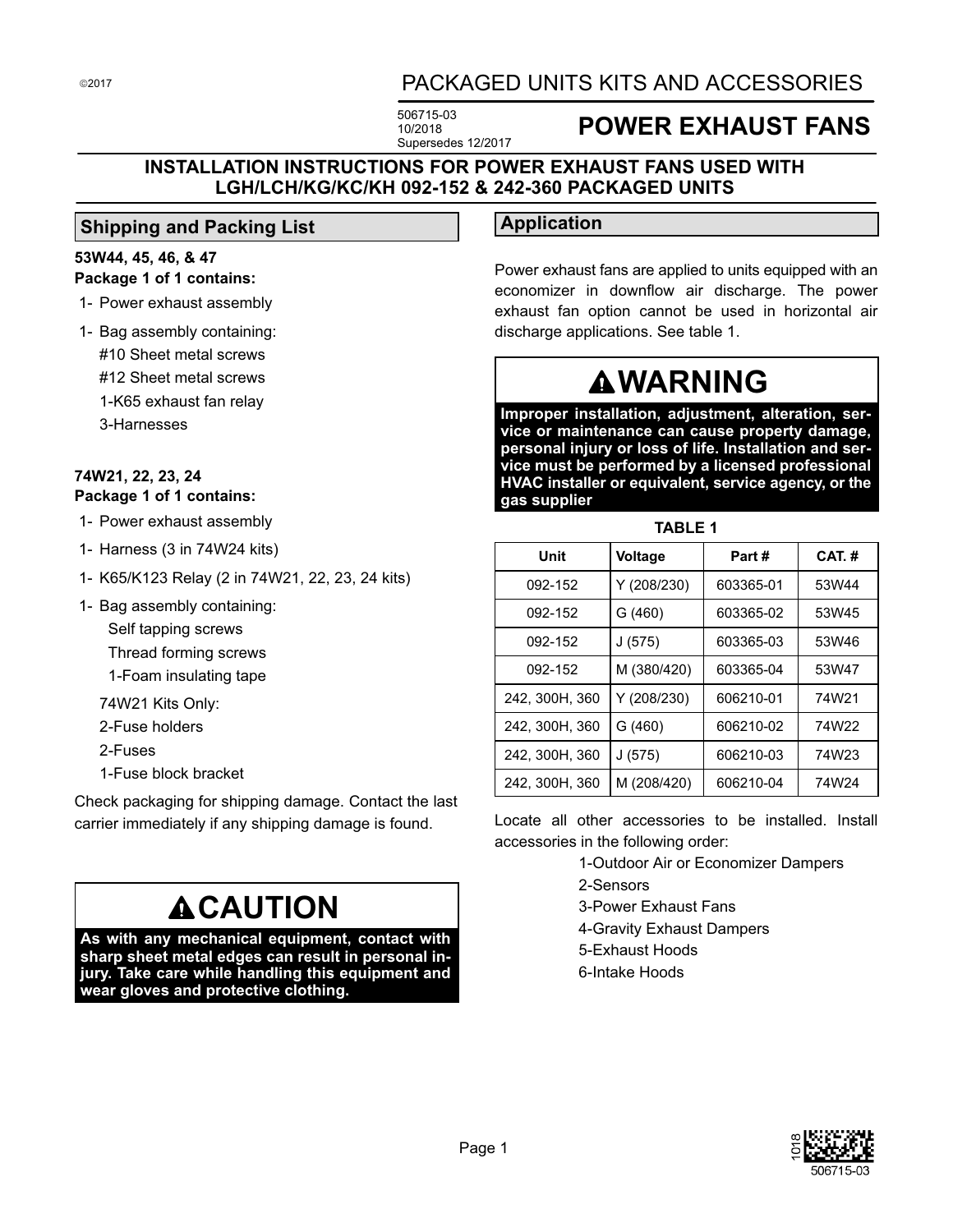# **Wiring**

#### **IMPORTANT -**

#### **53W44, 45, 46 & 47 Kits**

Discard harness labeled 603541-01 when installing the exhaust fan in KG/KC/KH 092-150 units.

Discard harness labeled 600771-01 when installing the exhaust fan in M-volt CE units.

#### **74W21 Kit**

Discard harness labeled 606666-01 and one relay when installing single-stage exhaust fans.

Discard harness labeled 607048-01 when installing dual-stage exhaust fans.

#### **74W22 & 23 Kits**

Discard harness labeled 606665-01 and one relay when installing single-stage exhaust fans.

Discard harness labeled 607049-01 when installing dual-stage exhaust fans.

#### **74W24 Kit**

Discard harness labeled 606665-01 and one relay when installing single-stage exhaust fans.

Discard harness labeled 607049-01 when installing the exhaust fan in M-volt CE units.

Discard harnesses labeled 607049-01 and 607050-01 when installing dual-stage exhaust fans.

- 1- Install K65 (and K231 on dual-stage exhaust fans) exhaust fan relay(s) in unit control box using screws provided. Refer to figure shown in table 2.
- 2- *242 360 Y-Volt Units Only -* Install F6 fuse block near F10 fuse block. Insert fuses provided. See figure [4.](#page-3-0)
- 3- Route wire harnesses; refer to figure shown in table 2.
- 4- Harness wires are hot-stamped for identification. Make wiring connections as follows:

| Figure 8  | LG/LC 092-152 units - std. SCCR |
|-----------|---------------------------------|
| Figure 9  | LG/LC 092-152 units - high SCCR |
| Figure 10 | <b>KG/KC/KH 092-150 units</b>   |
| Figure 11 | LGH/LCH242-360 G & J volt units |
| Figure 12 | LGH/LCH242-360 Y volt units     |
| Figure 13 | LGH/LCH242-360 M volt CE units  |

| Unit                           | Volt-<br>age | <b>Figure</b> |                     |
|--------------------------------|--------------|---------------|---------------------|
|                                |              | K65/K231      | <b>Wire Routing</b> |
| LGH/LCH 092-152                | All          |               | 5                   |
| KG/KC/KH 092-150               | All          |               |                     |
| 242-360                        | G, J, M      | 2             | 2                   |
| 360                            |              | 4             | 4                   |
| LGH/LCH/KG/KC/KH<br>092-152 CE | M-CE         |               | 6                   |
| LGH/LCH<br>242-360 CE          | M-CE         | 3             | 3                   |

**TABLE 2**



**FIGURE 1**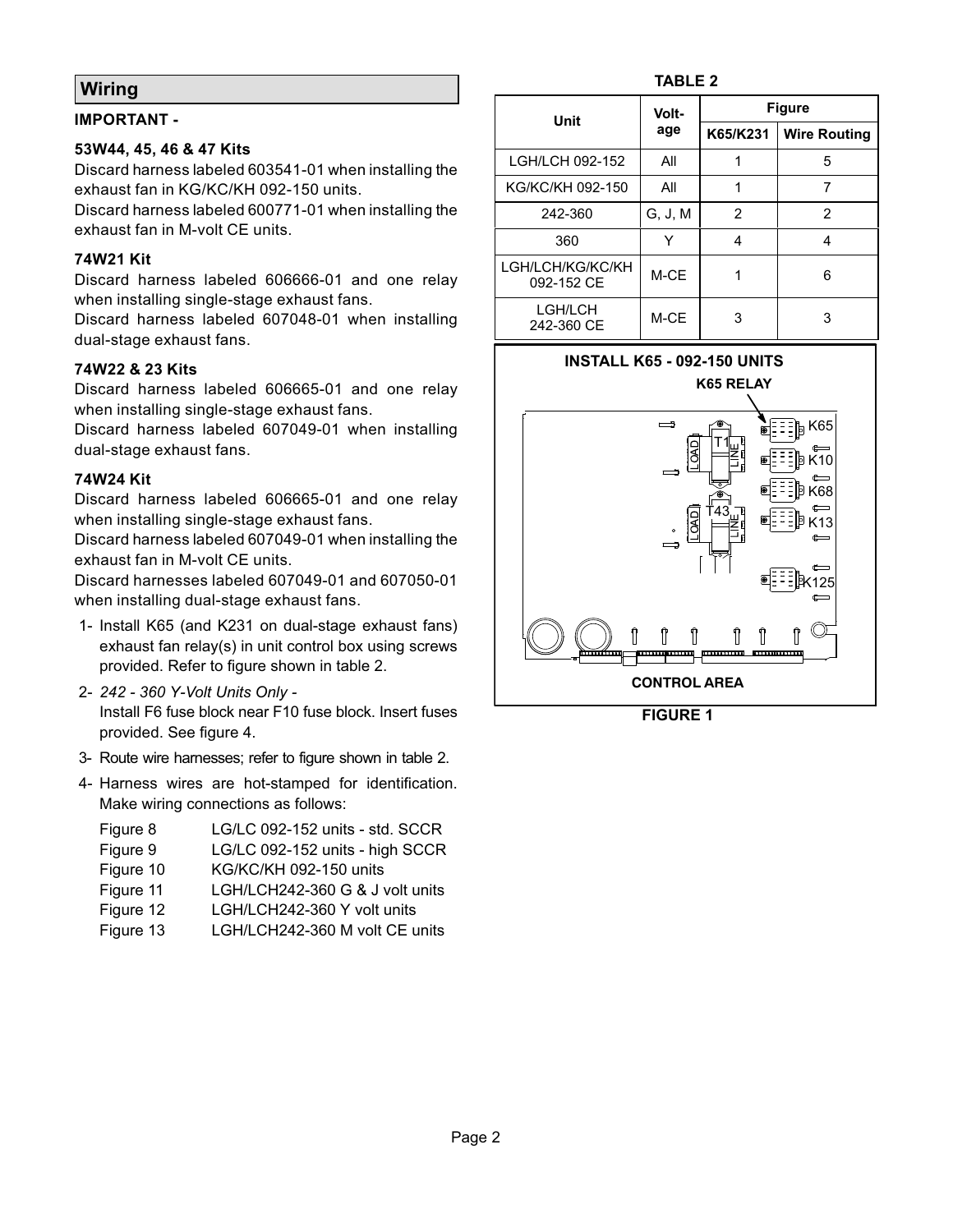<span id="page-2-0"></span>

**FIGURE 3**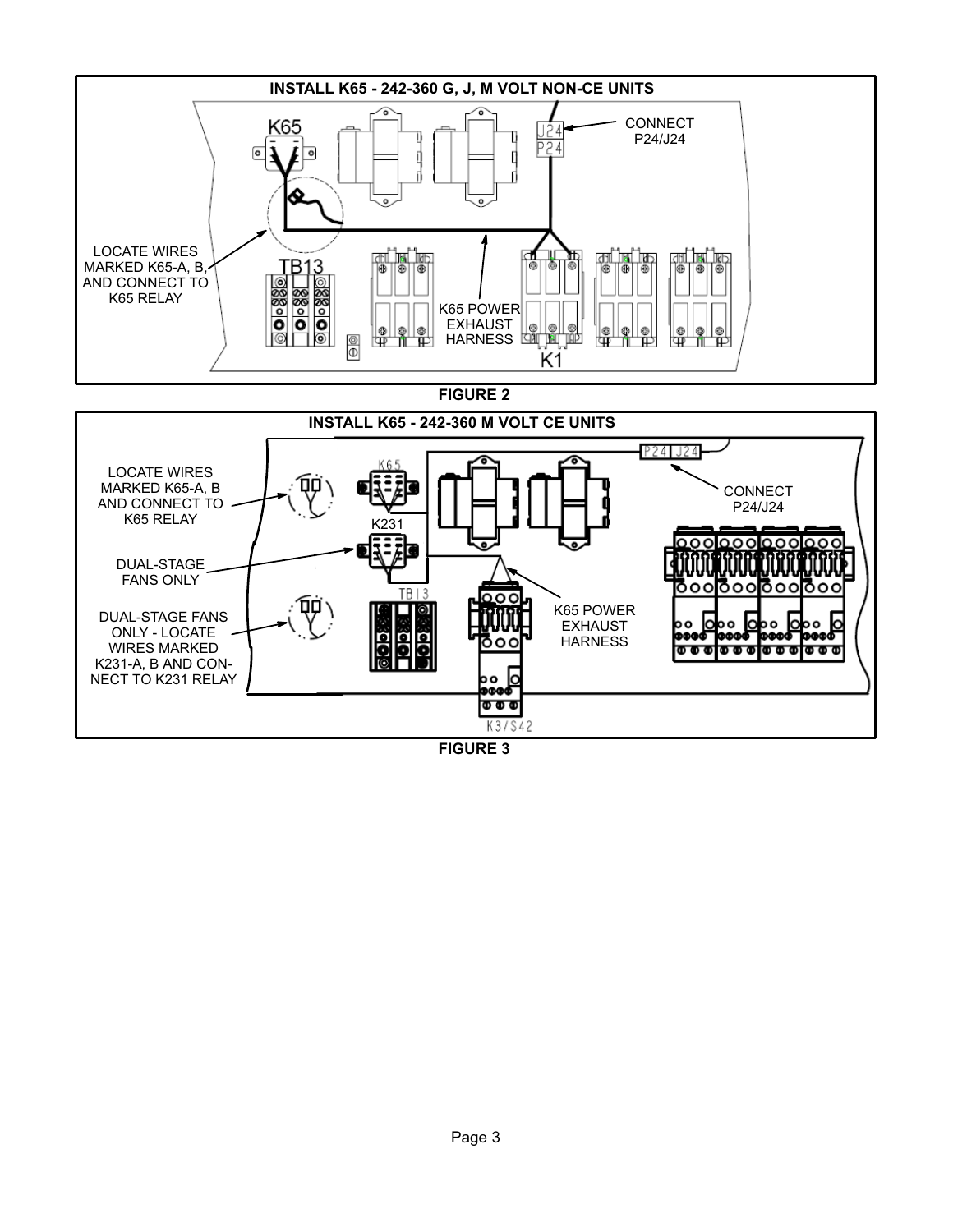<span id="page-3-0"></span>

**FIGURE 4**



**FIGURE 5**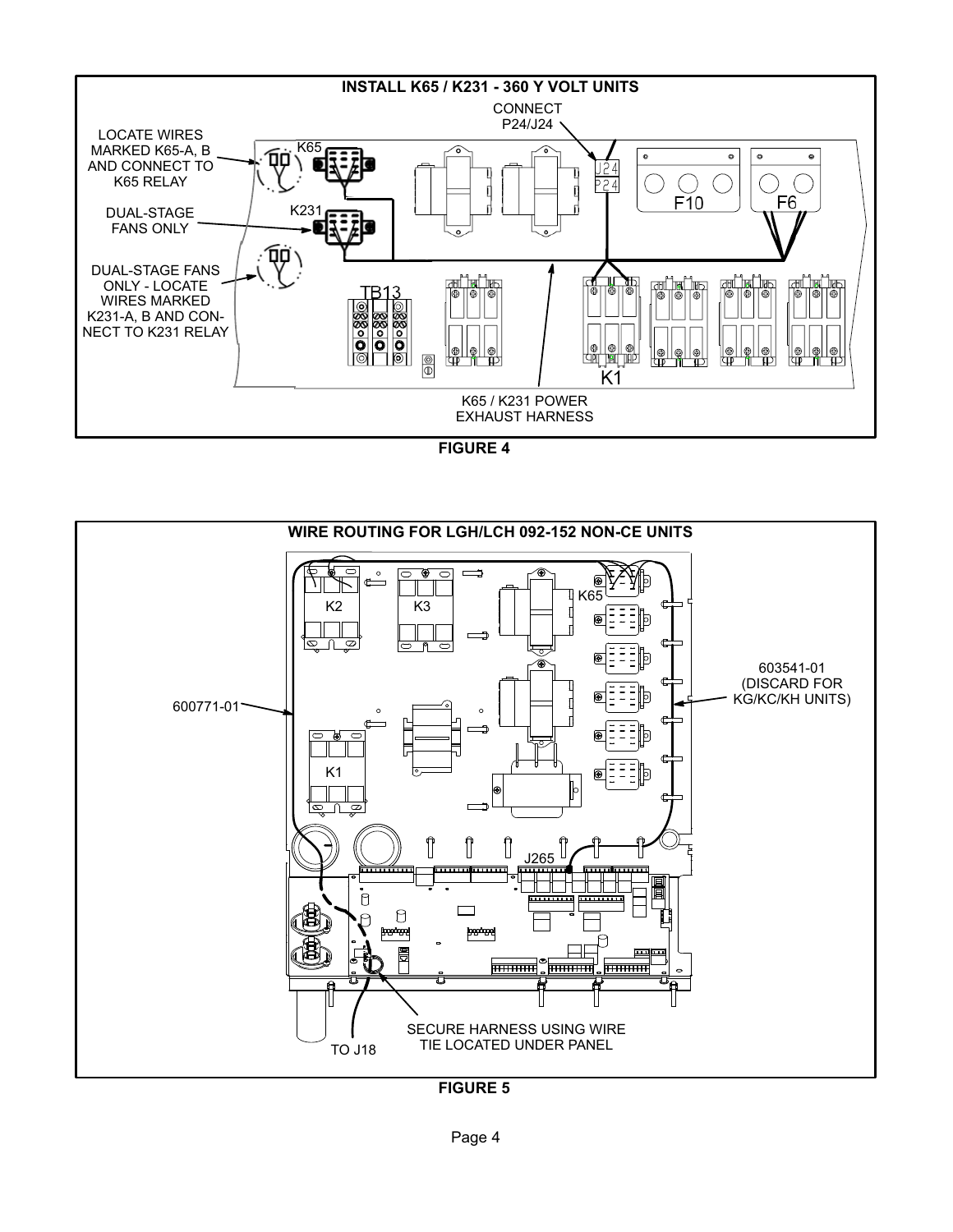<span id="page-4-0"></span>

**FIGURE 6**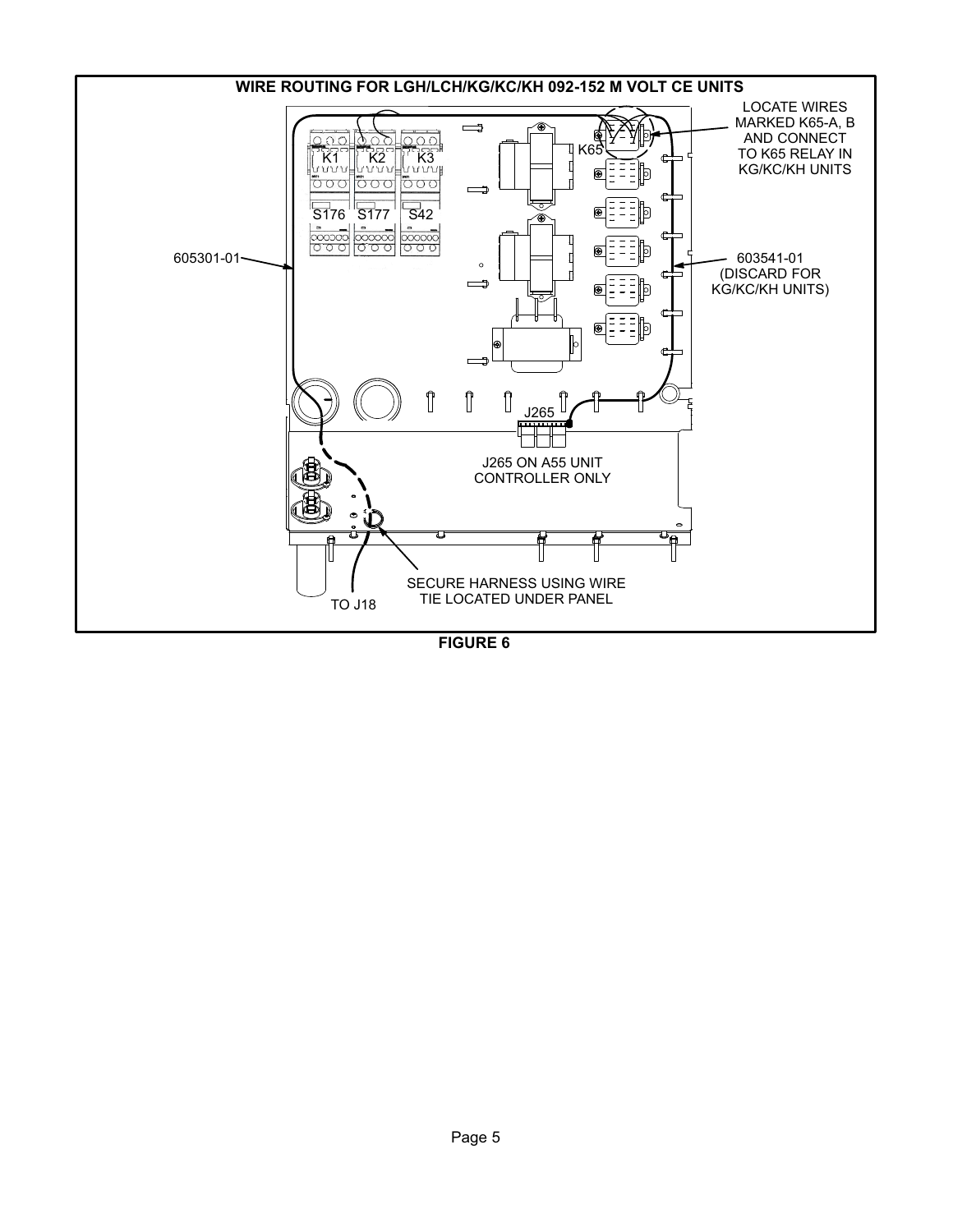<span id="page-5-0"></span>



**FIGURE 8**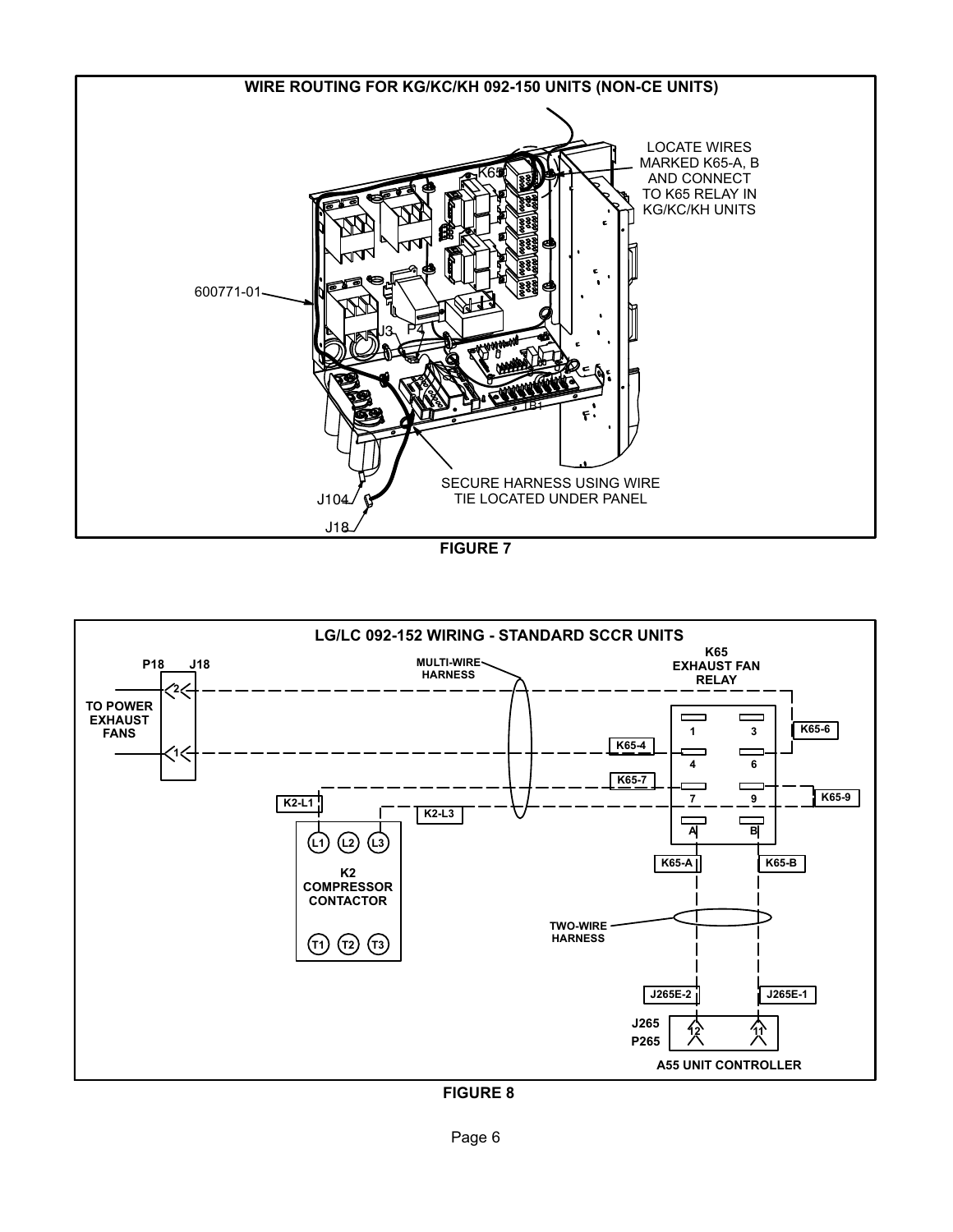<span id="page-6-0"></span>

**FIGURE 9**



**FIGURE 10**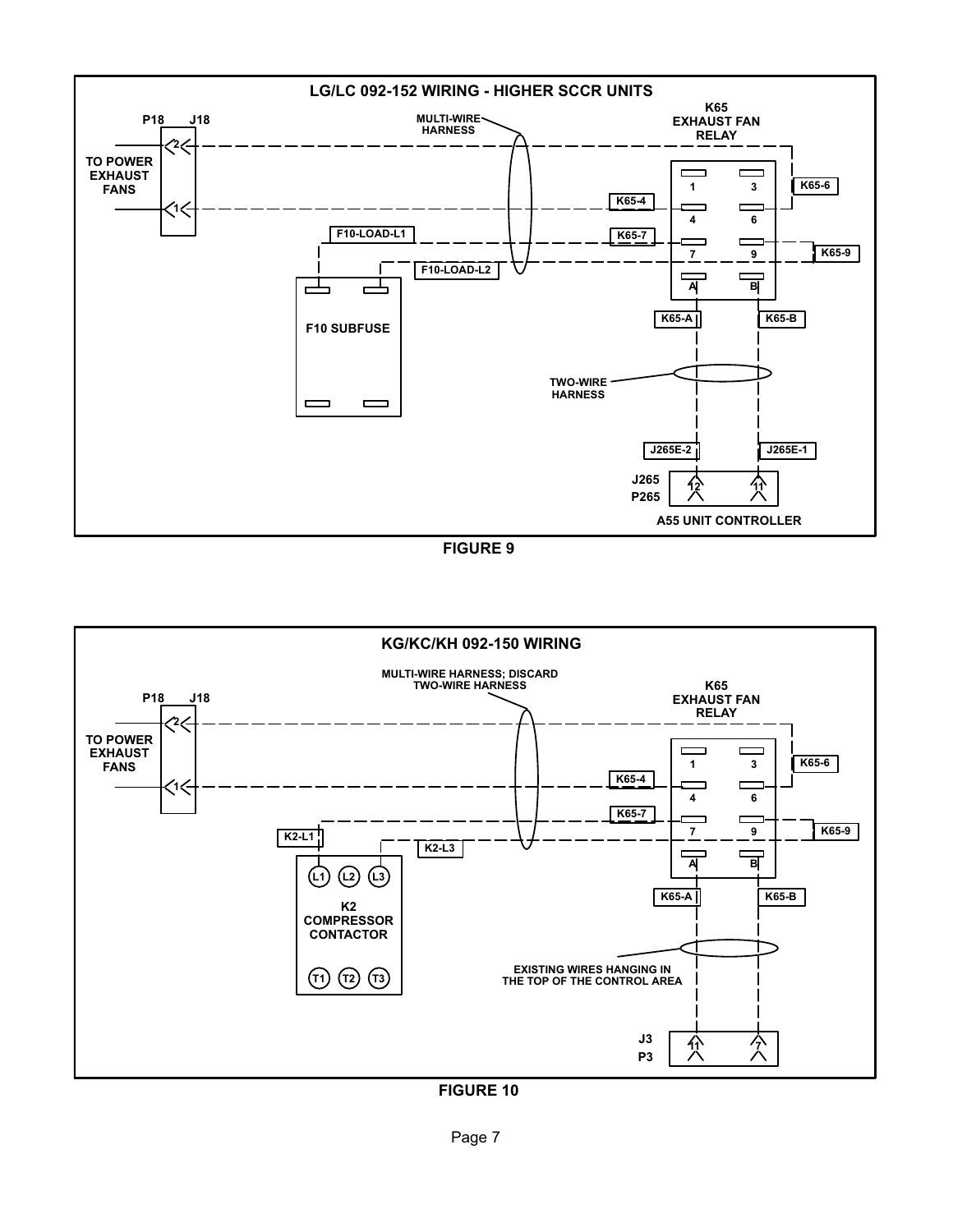<span id="page-7-0"></span>

**FIGURE 11**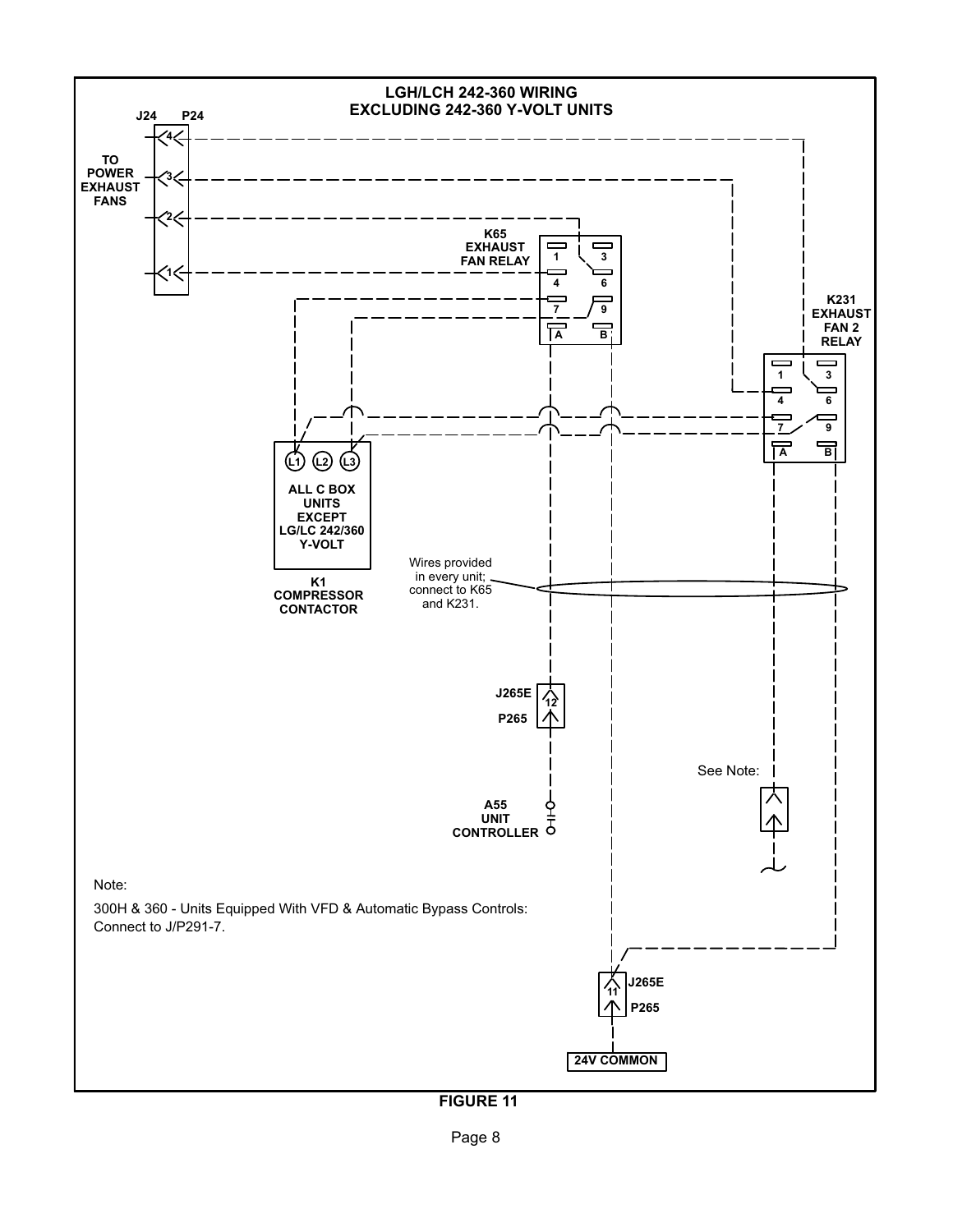<span id="page-8-0"></span>

**FIGURE 12**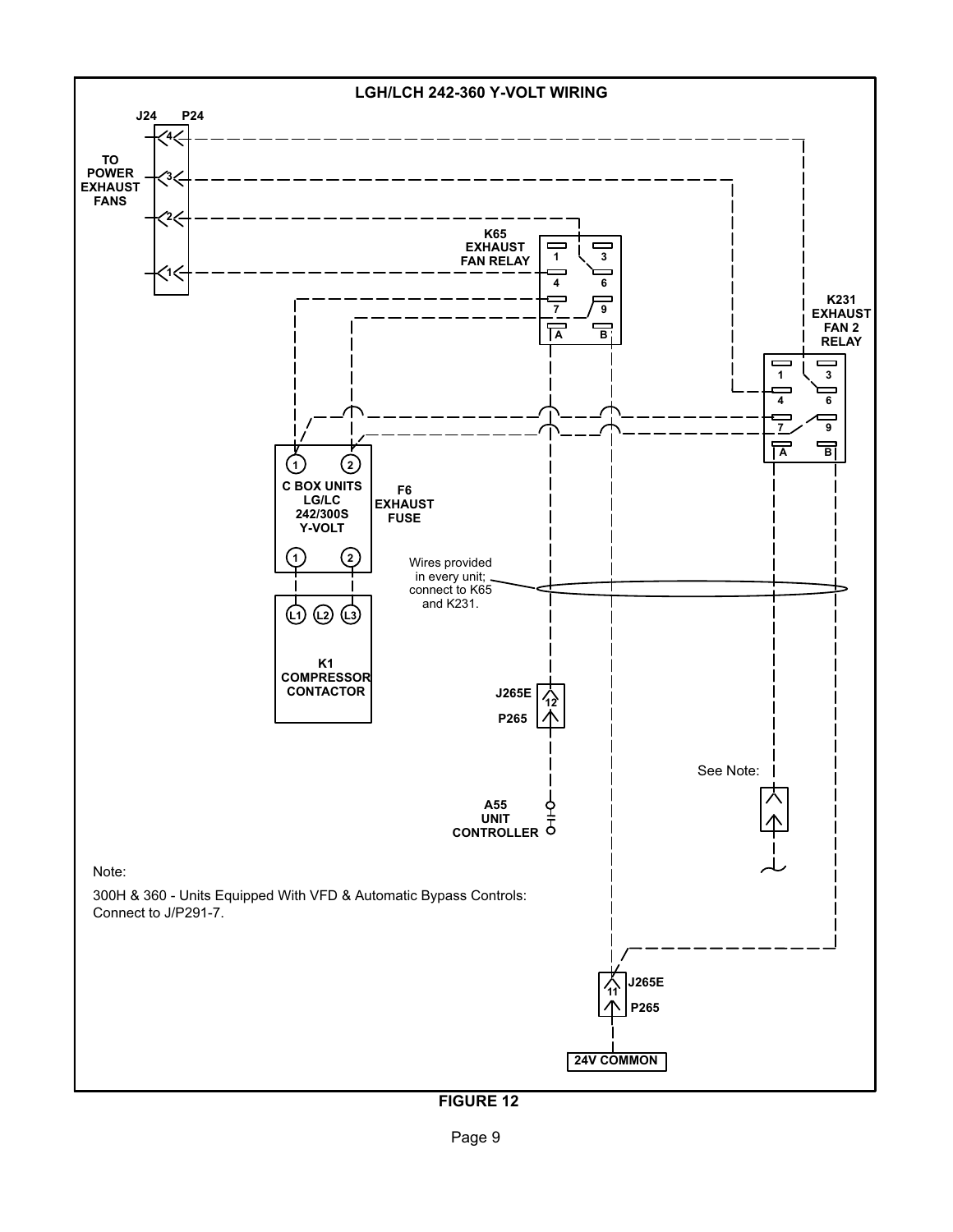<span id="page-9-0"></span>

**FIGURE 13**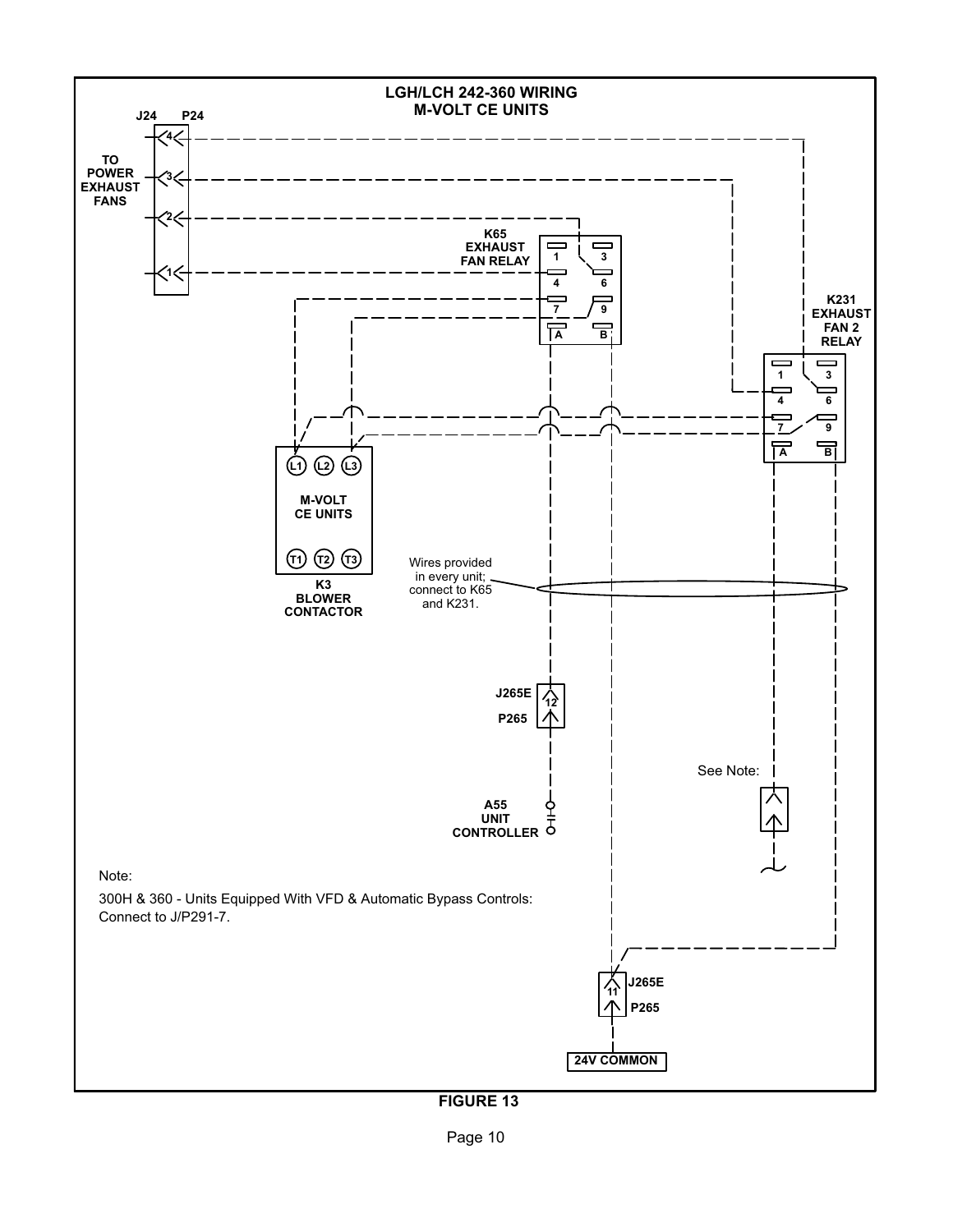## <span id="page-10-0"></span>**Installation**

092/152 Units (refer to figure 14)

- 1- Disconnect electrical power to unit.
- 2- Remove both upper and lower accessory panels from unit. Retain screws for future use. Also remove optional gravity exhaust damper if unit contains one.



**FIGURE 14**

 3- Reach through fan orifice and connect power exhaust fan P18 plug to unit J18 jack. J18 is located on the wall between the economizer and compressor section. See figure 15.



242-360 Units

- 1- Disconnect electrical power to unit.
- 2- Remove both upper and lower accessory panels from unit. Retain screws for future use. Also remove optional gravity exhaust damper if unit contains one.